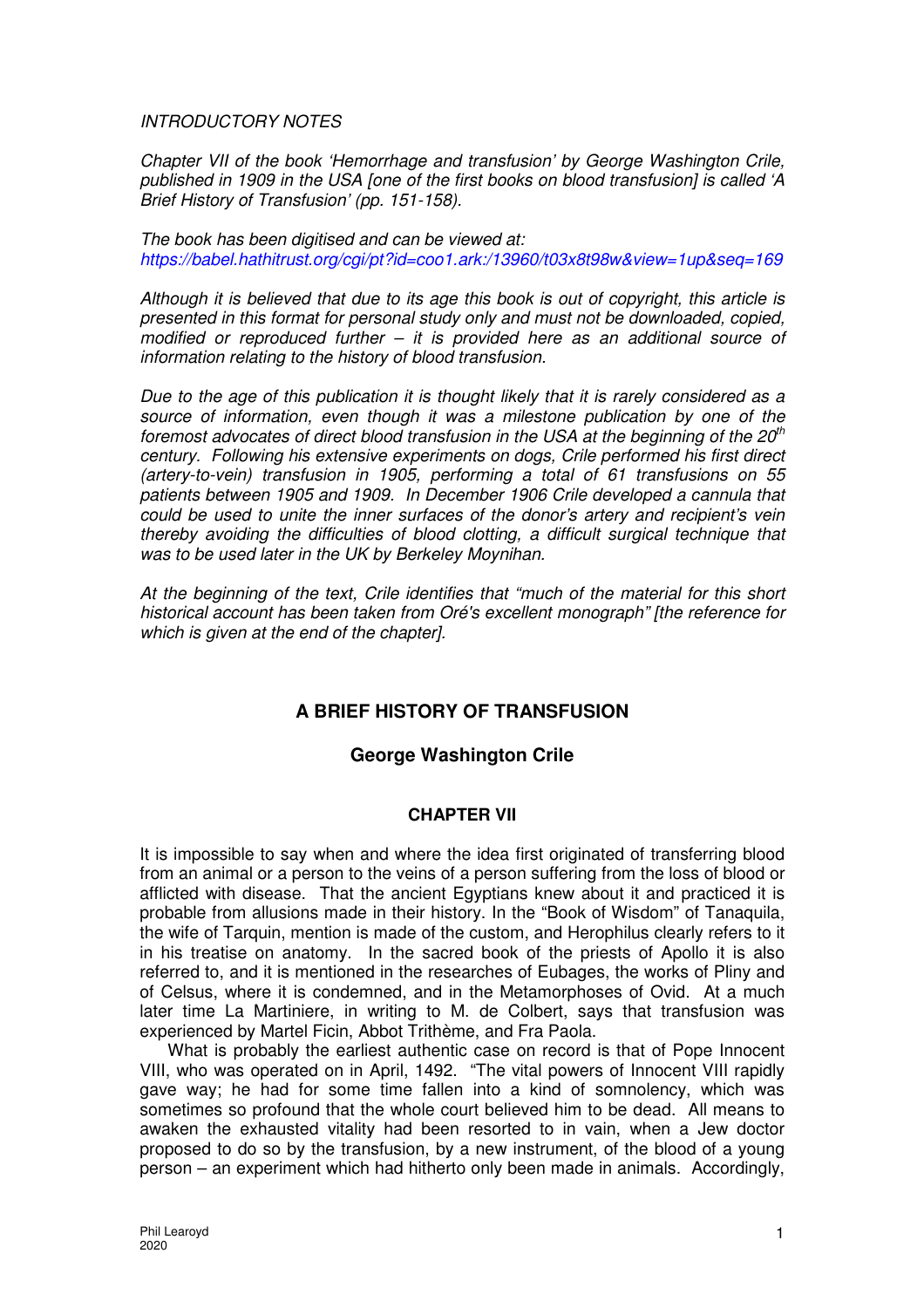the blood of the decrepit old pontiff was passed into the veins of a youth, whose blood was transferred into those of the old man. The experiment was tried three times, and at the cost of the lives of three boys, probably from air getting into their veins, but without any effect to save that of the pope" (Villari's "Life of Savona rola"). This case, besides being the first authentic one, is the first in which death was ascribed to air embolism.

In 1615 transfusion is accurately described by Libavius without there being evidence that he practiced it. The author of a book entitled "Relatione de I'Expérience faite in Engleterra, Francia, etc.", cites the passage from Libavius and goes on to say that he did not propose it seriously, for on being questioned as to what should be done to prevent the donor of the blood from becoming weak, he replies that there is more need of protecting the physician who proposes the operation, and that while the former should have some good broth, the latter should be given hellebore!

In 1628 Giovanni Colle, of Padua, in speaking of foods and medicines which would be likely to prolong life, mentions transfusion as a means of doing so.

Francesco Folli gave a reading before Ferdinand II of Tuscany in which his intention of performing transfusion was stated, and in 1652 he wrote the following: "I have read William Harvey's book, which treats of the movement of the heart and of the blood. This reading, with some ideas I had on the grafting of plants, gave rise in my mind to this third problem, that, the circulation of the blood existing, it would be possible to perform transfusion, by means of which one could not only cure but rejuvenate and make robust" (translated from Oré). Folli used two cannulas in performing transfusion – one of bone and the other of silver. They were connected by a piece of intestine or by a piece of prepared artery, and there was a side branch which permitted the escape of air.

It was not until about the middle of the seventeenth century that transfusion began to have an established place in surgery. Harvey's discovery of the circulation of the blood stimulated research, first on animals and then man, and gave a reasonable basis on which to account for the successes which occurred. New ideas were originated, new apparatus was invented, and an era of marked progress was inaugurated. Workers in France, Germany, and England were particularly active at this time, and it is difficult or impossible to say to whom belonged the greatest credit.

In January, 1667, there appeared in the Philosopher's Journal an article by Richard Lower in which he gave the first complete detailed account of the method of performing transfusion. According to this method, the carotid artery of one dog was freed, and, by means of quills, connected to the lower end of the jugular vein of another dog. When the blood was allowed to pass over, the upper end of the jugular vein of the recipient was unligated so that, as it received the new blood, it lost an equal amount of its own blood, a balance being thus maintained between inflow and outflow. By this method the donor of the blood was allowed to die.

In the same year Denys, of Montpellier, wrote concerning experiments which he performed on animals. He followed Lower's method in a general way except that he did not withdraw enough blood from the donor to cause death. He also tried transfusion from three calves to three dogs with success in each case. In a letter to M. de Montmore he describes two transfusions which he made on patients. His idea was that "In practicing transfusion one can only imitate the example of nature, which, in order to nourish the fetus in the uterus of the mother, makes a continuous transfusion of the blood of the mother into the body of the infant through the umbilical vein. In performing transfusion it is nothing else than nourishing by a shorter road than ordinary – that is to say, placing in the veins blood all made in place of taking food which only turns to blood after several changes" (Oré).

His first patient was a young man sixteen years old who was in a stupor following a fever which had lasted two months, and in the course of which he had been bled 20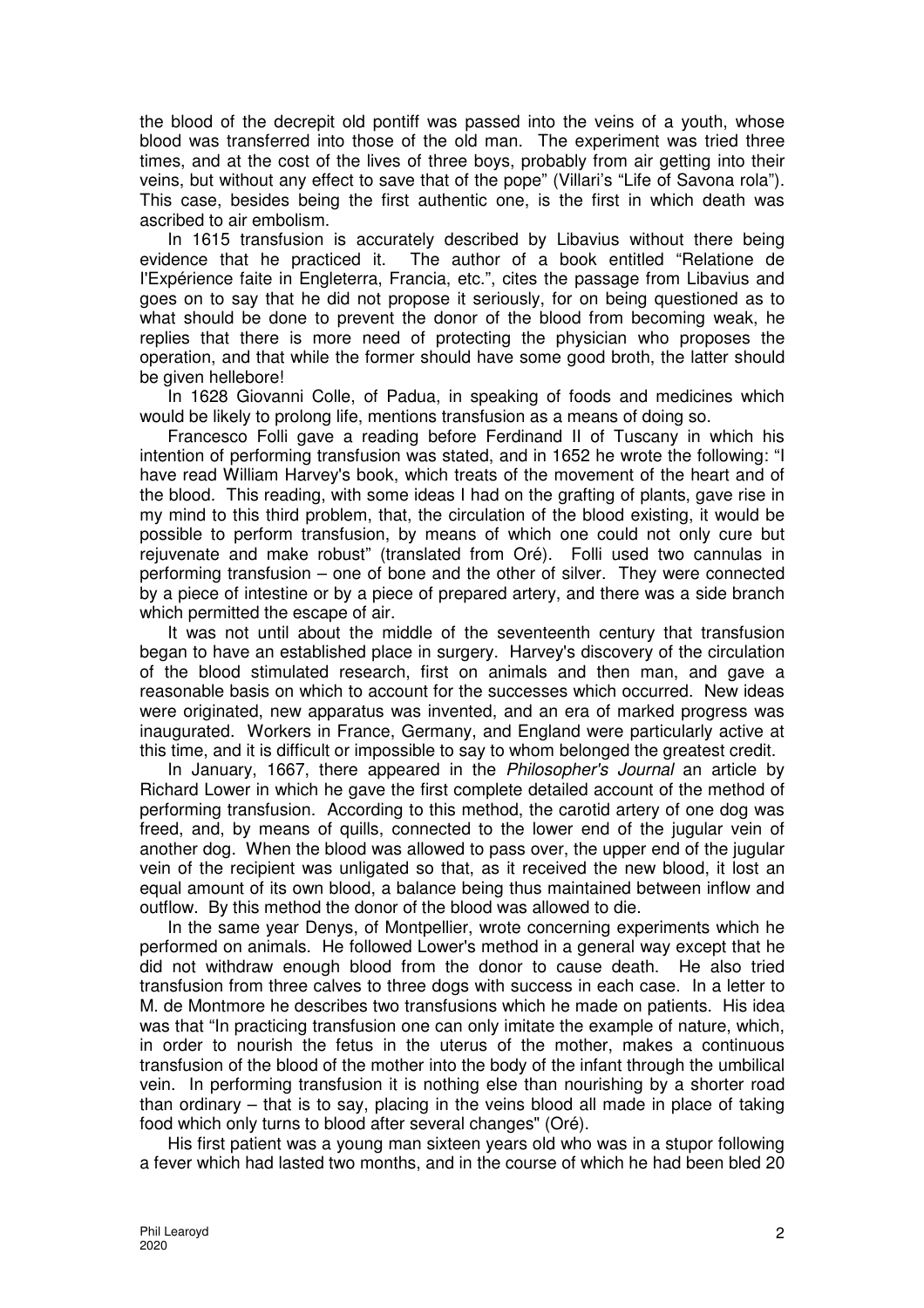times. Denys withdrew 3 ounces of his blood and transfused 9 ounces of arterial blood from a lamb. The result was a complete cure.

In the second case the transfusion was apparently performed purely for experimental purposes, as the subject was well and strong and received a consideration for permitting it. About 10 ounces of blood were removed from a vein and an equal amount transfused from a lamb. The man experienced an agreeable sense of warmth, but had no unpleasant sensations and no ill effects occurred. Encouraged by these two successes, Denys tried a third time. The patient was a man thirty-four years old who had had intermittent insanity for eight years. In a violent attack he escaped from his place of confinement 12 miles from Paris and arrived in the latter place naked. After he was placed in confinement again Denys, with the help of Emmeretz, transfused 5 or 6 ounces of blood from a calf, and as soon as he became calm a still larger quantity. These operations took place toward the end of 1667, and the patient did not have a return of his symptoms until January, 1668.

While transfusion had its advocates, it also had its opponents, and among the most powerful were the Faculty of Medicine of Paris, who did not recognize Harvey's discovery of the circulation of the blood, and who opposed any progress being made in medicine. They stooped to publishing anonymous pamphlets against Denys and Emmeretz, and were even accused of having bribed the widow of the abovementioned insane man (who had died under circumstances pointing to her having poisoned him shortly after a third transfusion was attempted) to falsely accuse them of having caused her husband's death. A complaint was made by Denys to the authorities, and after a review of the case it was ordered that the woman should appear in court in person for further examination, and also that "A I'avenir la transfusion ne pourrait être faite chez I'homme sans I'approbation d'un médecin de la Faculté de Paris" (Antoine Daubray, Chatelet, April 17, 1668). As a result of this decree interest in transfusion was discouraged, and it was almost forgotten by all but a few observers until early in the nineteenth century.

In 1683, at Frankfort-on-the-Oder, the surgeons Kaufman and Purman are said to have cured a leper by transfusing into his veins blood from a lamb (Oré).

In 1682 Ettenmuller, of Leipsic, recommended transfusion in fevers, scurvy, and hypochondriasis. He said that small amounts of blood should be injected at different times.

In 1714 Nuck gave the history of transfusion in his book entitled "Operationes et Experimenta Chirurgica", saying it should not be forbidden, but that it might be of great value in wounds followed by hemorrhage of considerable amount. He did not approve of using the blood of animals in transfusing to man.

In 1749 Cantwell, a member of the Faculty of Paris, was of the opinion that transfusion should not be forbidden in desperate cases, as it had previously occasionally proved to be of value. Apparently either opinion was changing in the Faculty or he alone possessed the courage of his convictions.

In 1783 Michel Rosa, professor and president of the Faculty of Medicine of Modena, made some experiments, and apparently proved (1) that the vessels of a normal living animal can receive much more blood than they contain without being filled, (2) that the transfusion of blood of an animal of another species can be performed without danger to life, and (3) that the reanimation of an exsanguinated animal can be accomplished by the introduction of arterial blood from an animal of another species ("Lettere fisioligiche," Naples, 1783).

In 1792, in Cambridge, Harwood reanimated an exsanguinated dog before an audience by means of transfusion.

In the same year at Eye, in the county of Suffolk, where there was an epidemic of hydrophobia, Russell first bled a young boy who was afflicted with the disease, and then transfused into his veins the blood of two lambs. Recovery resulted.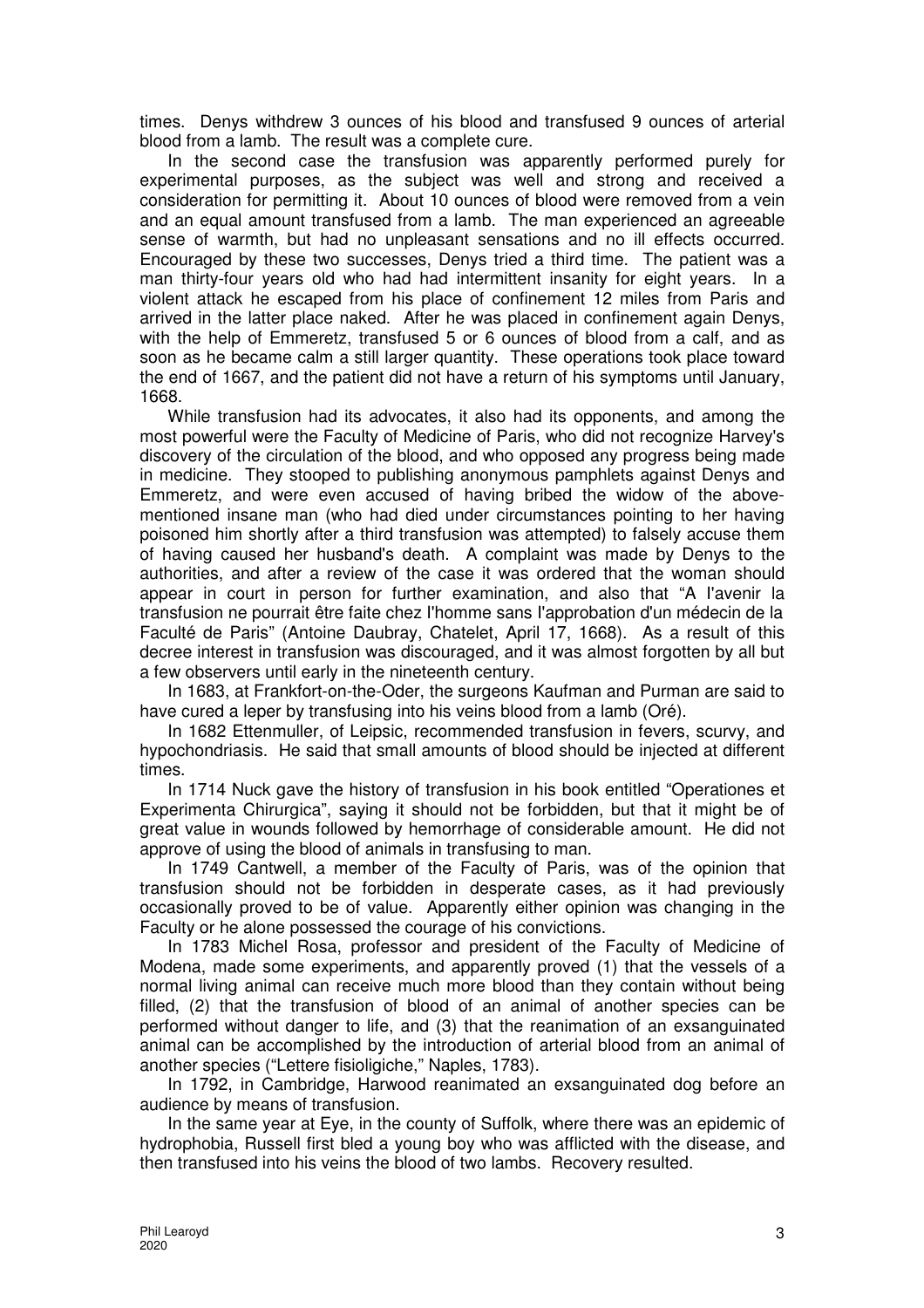In 1796 Darwin extolled transfusion of the blood of man, sheep, or donkey in putrid fever, scirrhous of the esophagus, or in cases where there were obstacles to the proper nutrition of the patient due to any cause.

The beginning of a new era was signalized by the work of Blundell in England. After witnessing the death of a woman from uterine hemorrhage, he came to the conclusion that her life might have been saved by transfusion. As it would have been difficult from the circumstances of the case to have employed the ordinarily used immediate method, he thought that in a similar case the blood could be injected from a syringe. Fearing, however, that the blood would be changed by coming in contact with the interior of the syringe, he performed experiments on dogs for the purpose of investigating this point.

In his first experiment (Medico-Chirurgical Transactions, 1818, ix, 56) he withdrew 8 ounces of blood from the femoral artery of a dog. Most alarming symptoms soon showed themselves – difficulty of breathing, convulsions, loss of sensibility, and complete relaxation of the abdominal muscles. After some seconds 6 ounces of blood were taken from another dog and injected into the femoral vein, with the result that recovery was complete. From this Blundell concluded that the use of the syringe did not affect the blood.

In his second experiment, tubes were introduced into the femoral vein and femoral artery of a dog, and as the blood escaped from the latter into a vessel it was at once injected into the former. This was continued for twenty-four minutes without the animal suffering any harm.

Blundell also tried other experiments to determine the effect of leaving the blood in the vessel a longer time, and of the effect of using dissimilar blood. He injected human blood into dogs after it had stayed in a vessel from thirty to sixty seconds, and found that they all died either immediately or in several days. He came to the conclusion that if air in not too large amount were injected into the veins the animal did not die. He found that venous human blood did not act better than arterial human blood in reanimating dogs after bleeding them. In particular he noticed that a much less amount of blood was necessary to reanimate a bled dog than the amount of blood lost by the dog.

In 1825 Prevost and Dumas said that: "If one takes the blood which one injects from an animal of different species, but whose corpuscles may be of the same shape although of different dimensions, the animal is only imperfectly bettered, and can rarely be saved more than six days. ... If one injects blood with circular corpuscles into a bird, the animal ordinarily dies in the very midst of violent nervous manifestations comparable to those caused by the strongest poisons" (Ore).

About ten years later Bischoff began a series of experiments in which he tried the effect of transfusing defibrinated blood from mammals into birds, and repeated, using whole blood. He also tried to ascertain whether exsanguinated animals could be reanimated by transfusing blood from an animal of another species. He concluded that defibrinated mammalian blood did not exercise a deleterious influence on birds, while if not defibrinated it caused death, and that defibrinated similar blood would not reanimate exsanguinated animals. He also concluded that the fibrin contained a harmful substance which was the immediate cause of death. In 1838 he has an account of further experiments in Műller's Archives (page 351) and concludes that the arterial blood of a mammal does not cause death when it is introduced into the veins of a bird, and that only venous blood leads to a fatal termination.

In 1875 Guérin tried connecting the arteries of two dogs so that their blood would circulate in common. He joined the central end of the severed femoral artery of Dog No. 1 with the peripheral end of the severed femoral artery of Dog No. 2 by means of a short rubber tube. Then he connected the peripheral end of the artery of Dog No. 1 with the central end of the artery of Dog No. 2 in the same way.

This gave a continuity of blood path which could rarely be maintained more than half an hour without clotting in the tubes. On trying the experiment on two horses the